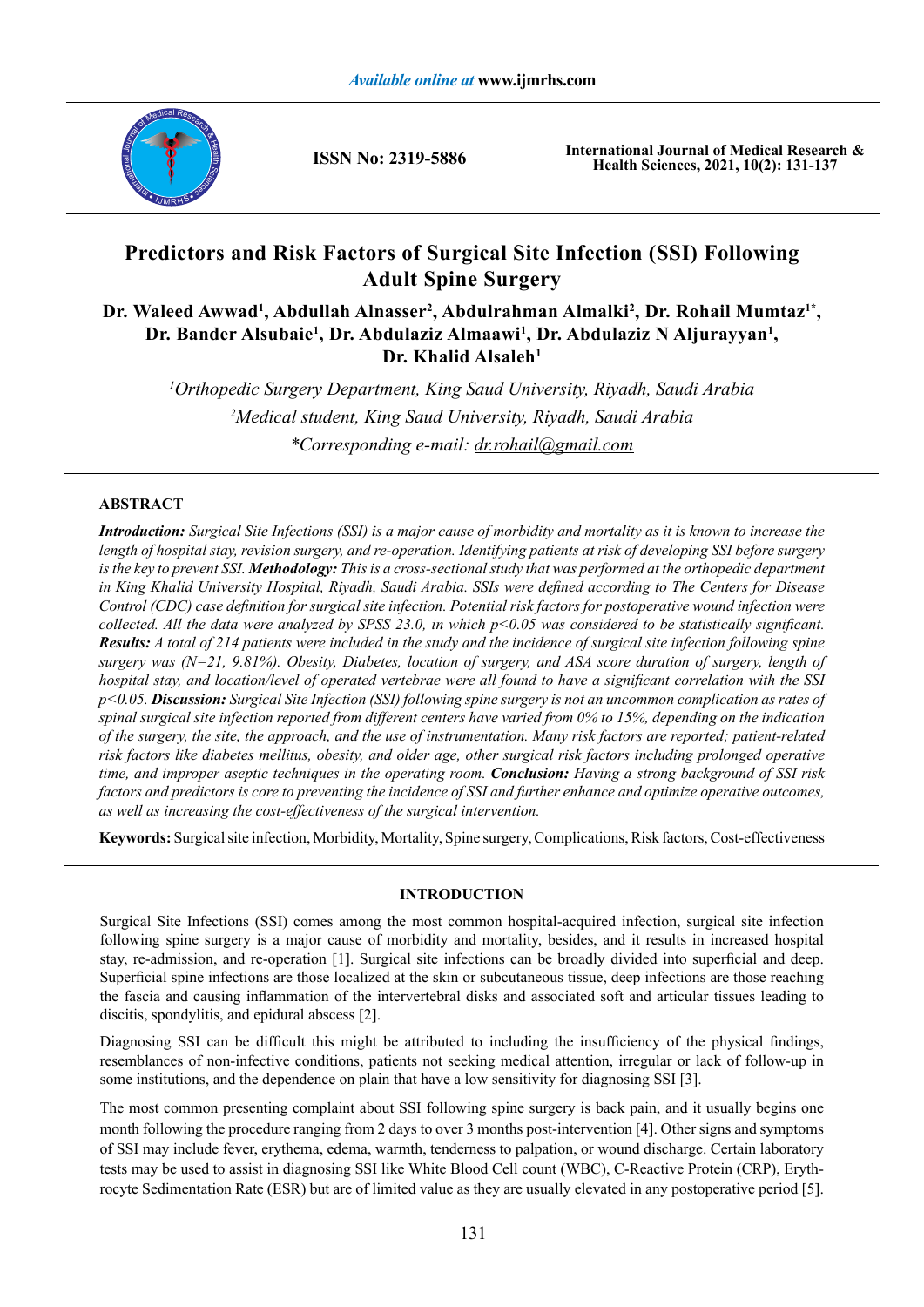During the early postoperative period, many typical markers of infection are unreliable which makes aspiration culture of limited use as some authors have reported a success rate of only 70% [6]. When a deep infection and abscess is suspected obtaining a Computed Tomogram (CT) assisted aspiration for gram-stain and culture is indicated [7]. This difficulty in diagnosing SSI and the high risk of it going undetected, demands physicians to have a high index of suspicion, especially in patients presenting with back pain after an invasive therapeutic or diagnostic procedure to the spine [8]. Although this complication can be prevented by following certain preventive measures, it remains a devastating complication, those techniques include, strict adherence to the aseptic technique in the operating room, optimizing the patient's status before surgery, proper use of prophylactic antibiotics, and regular follow-up to examine the wound [9-11]. Knowledge of the factors involved gives us a better opportunity to control them. Patient-related risk factors are nutritional status, co-morbidities i.e. diabetes mellitus, obesity, and older age, other surgical risk factors including prolonged operative time and improper aseptic techniques in the operating room [12].

Some other factors are more specific to spine surgery. Smith et al. observed higher SSI among trauma patients 9.4% followed by metastatic tumor and acute osteodiscitis which constituted around 5%, they also found that surgeries which were conducted around the thoracic region had higher rates of infections, followed by lumbar then cervical [13]. Furthermore, SSI rates were higher in operations requiring spinal fusion, among those, anterior spinal fusion was noted to be less associated with infections and this can be attributed to less muscle dissection for bone exposure and higher vascularity of the anterior spine [14,15].

Surgical site infection is a multifactorial process in which patient factors, surgical factors, and some other factors play a role. Identifying risk factors and predictors of SSI can prove an important preventive measure.

### **METHODOLOGY**

After obtaining ethical approval from our hospital's IRB committee, a review of all spine surgeries performed at the orthopedic department in King Khalid University Hospital from the period between Jan-2018 till Jan-2020 to identify patients who developed SSI. All surgeries were performed by a consultant of spine surgery. A total of 304 patients who underwent elective spine surgeries were identified by searching the hospital's medical records.

A total of 214 patients were identified to fit our criteria and have complete data in their records.

SSIs were defined according to The Centres for Disease Control case definition for surgical site infection [16].

The medical records of the 214 patients were reviewed individually for data on potential risk factors for postoperative wound infection. Body mass index was calculated for each patient. All the medical records of comorbidities were considered by assigning ASA score by an anesthetist.

#### **Data Collection**

Patients were selected according to the following criteria: patients with complete data who underwent any elective spinal surgery. Patients with primary infections, such as spine tuberculosis or discitis, and patients with secondary surgeries were excluded.

Risk factors were analyzed, including patient-related risk factors such as sex, age, Body Mass Index (BMI), diagnosis, smoking, diabetes, and ASA score. Also, procedure-related risk factors such as operative time, intraoperative estimated blood loss, the level that the operation was performed at, type of approach, and length of hospital stay.

T-test was used to calculate the differences for quantitative variables, means, and standard deviations were also calculated for the patients with and those without SSI infections for categorical variables, the chi-square test was used to assess the association. To eliminate confounding and to identify the independent risk factors of spinal postoperative surgical site infections we used binary logistic regression (Tables 1 and 2). All the data were analyzed by SPSS 23.0, in which p<0.05 was considered to be statistically significant.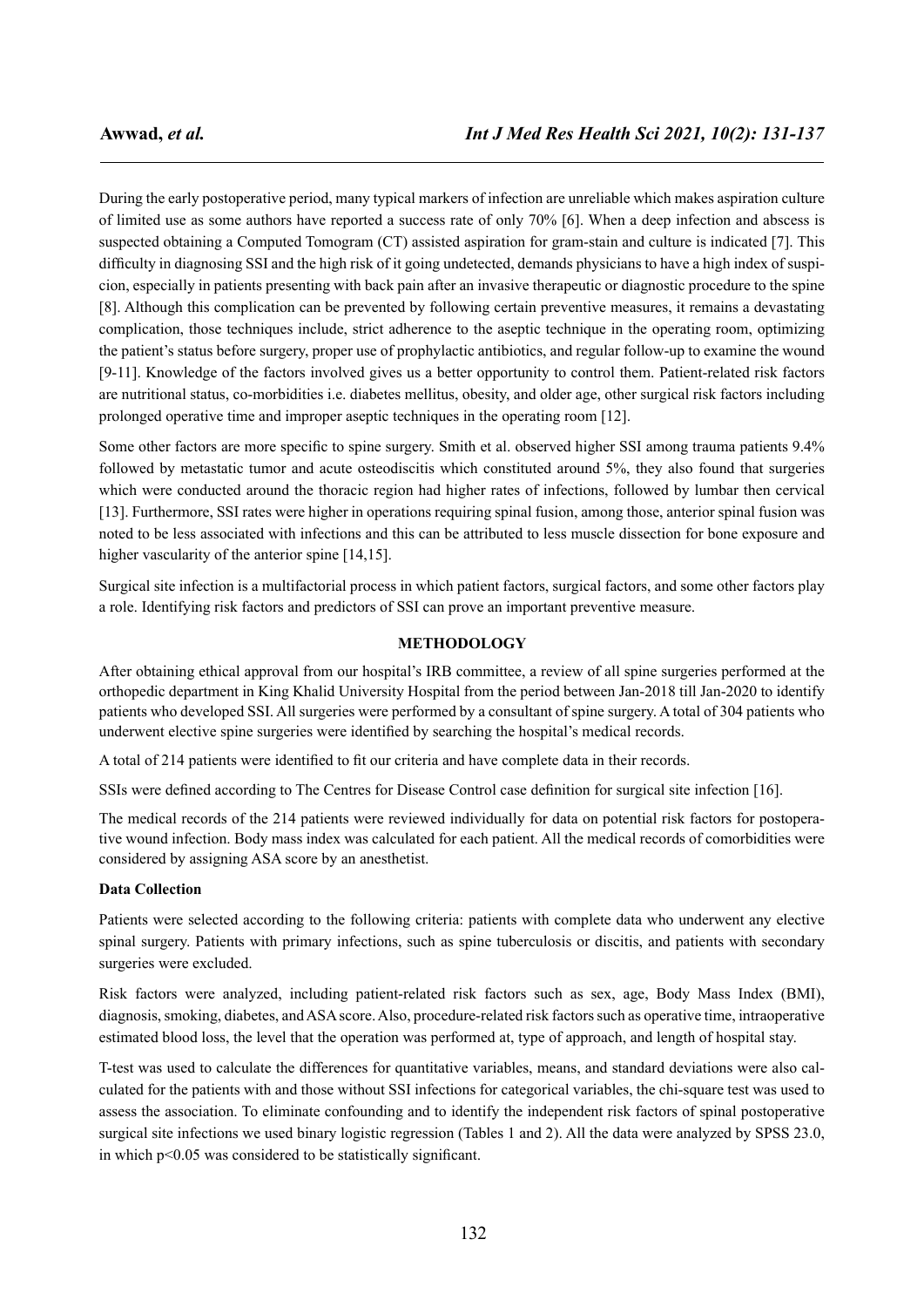| Variable         |                                       | Non-SSI | <b>SSI</b>       | $\chi$ 2 Value | p-Value |
|------------------|---------------------------------------|---------|------------------|----------------|---------|
| DM               | No                                    | 140     | 9                | 7.89           | 0.005   |
|                  | Yes                                   | 53      | 12               |                |         |
| Location/level   | Cervical                              | 29      | 1                |                | 0.026   |
|                  | Thoracic or thoracolumbar             | 63      | $\mathfrak{Z}$   |                |         |
|                  | lumbar                                | 46      | 11               | 9.287          |         |
|                  | Lumbosacral or lumbar and lumbosacral | 55      | 6                |                |         |
| <b>Sex</b>       | Male                                  | 74      | 5                |                | 0.19    |
|                  | Female                                | 119     | 16               | 1.718          |         |
| <b>ASA</b> score | 1                                     | 83      | 5                |                | 0.036   |
|                  | $\overline{2}$                        | 84      | $\mathbf{9}$     | 8.538          |         |
|                  | $\mathfrak{Z}$                        | 25      | 6                |                |         |
|                  | 4                                     | 1       | 1                |                |         |
|                  | Degenerative                          | 71      | 11               |                | 0.186   |
|                  | Scoliosis                             | 61      | 3                |                |         |
|                  | Stenosis                              | 22      | 4                |                |         |
| <b>Diagnosis</b> | Spondylothesis                        | 11      | $\boldsymbol{0}$ | 12.504         |         |
|                  | Spine trauma                          | 18      | $\boldsymbol{0}$ |                |         |
|                  | Disc prolapse                         | 8       | $\sqrt{2}$       |                |         |
|                  | Spine tumor                           | 2       | 1                |                |         |
| <b>Smoking</b>   | N <sub>0</sub>                        | 178     | 18               | 1.043          | 0.307   |
|                  | Yes                                   | 15      | 3                |                |         |
|                  | Posterior                             | 167     | 20               |                | 0.254   |
| Approach         | Anterior                              | 26      | 1                | 1.303          |         |

#### **Table 1 The differences of risk factors in the infection and non-infection groups were analyzed by Chi-square test (categorical variables)**

### **Table 2 The differences of risk factors in the infection and non-infection groups were analyzed by t-test (continuous variables)**

|                            | <b>Wound Healing</b> | N   | Mean   | <b>Std. Deviation</b> | p-value  |  |
|----------------------------|----------------------|-----|--------|-----------------------|----------|--|
| <b>Blood loss</b>          | optimal              | 193 | 432.13 | 375.547               | 0.003    |  |
|                            | not optimal          | 21  | 690.95 | 369.404               |          |  |
| <b>Duration of surgery</b> | optimal              | 193 | 242.82 | 102.729               | 0.007    |  |
|                            | not optimal          | 21  | 308.24 | 128.186               |          |  |
|                            | optimal              | 193 | 5.55   | 3.285                 | $\theta$ |  |
| Length of stay             | not optimal          | 21  | 12.14  | 10.947                |          |  |
|                            | optimal              | 193 | 46.18  | 18.477                | 0.036    |  |
| Age                        | not optimal          | 21  | 55.05  | 16.735                |          |  |
| BMI                        | optimal              | 193 | 28.34  | 6.951                 | 0.005    |  |
|                            | not optimal          | 21  | 33.05  | 9.052                 |          |  |

## **RESULTS**

A total of 214 patients were included in the study and the incidence of surgical site infection following spine surgery was (N=21, 9.81%).

The majority of the patients were females (63%) with an average age of 47. Patients presented with multiple primary diagnoses as follow: Degenerative spine disease (38.3%), Scoliosis (29.9%), Spinal Stenosis (12.1%), Spondylolisthesis (5.1%), trauma (8.4%), Prolapsed Intervertebral Disc (PIVD) (4.6%) and Spine tumors (1.4%). Most of the patients (87.4%) were operated on by the posterior approach, only a minority was approached anteriorly. All of the anteriorly approached patients were operated on at the cervical level.

Univariate analysis showed that some of the factors such as obesity, diabetes, location of surgery, and ASA (American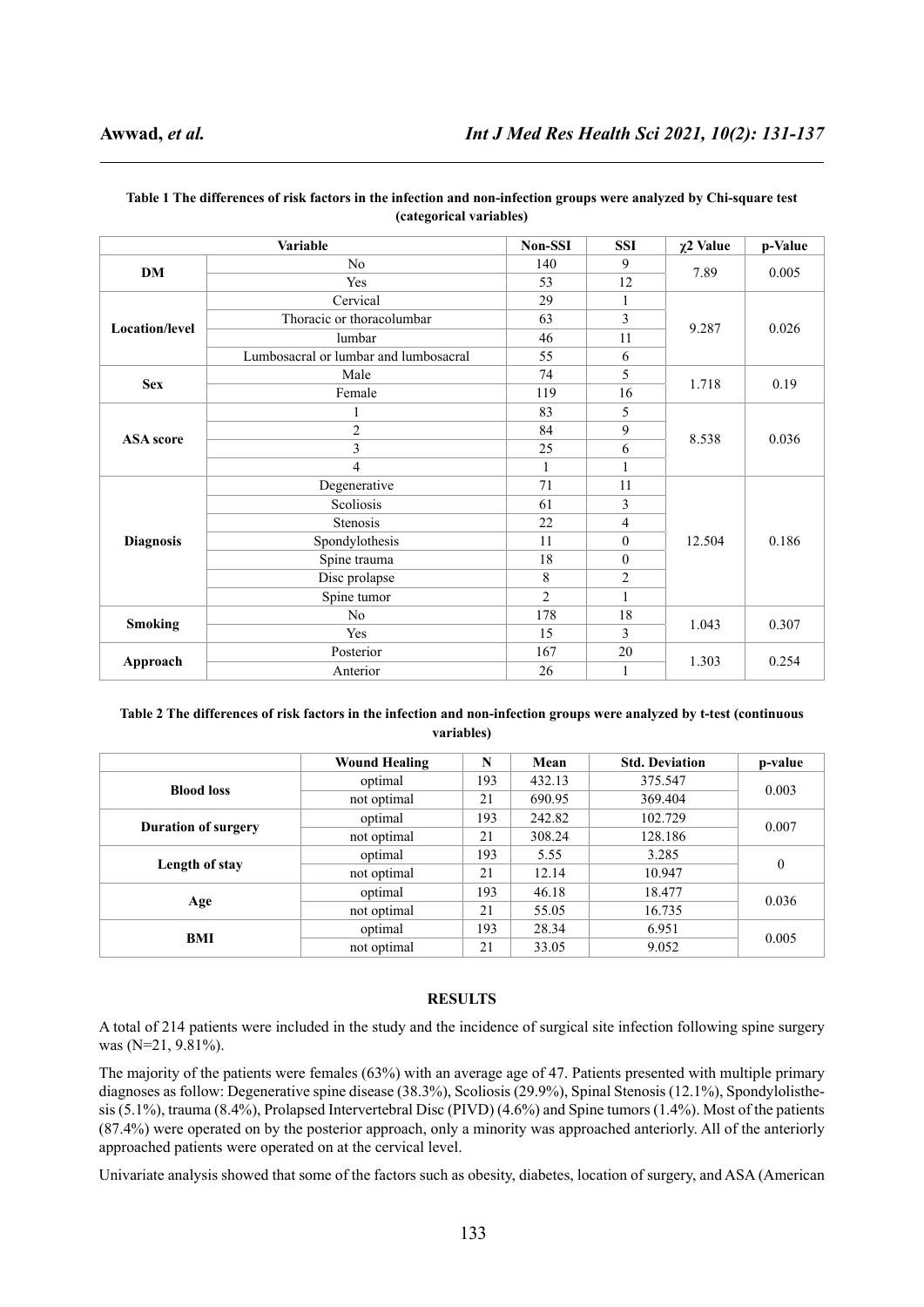Society of Anaesthesiology) score have a significant correlation with the SSI. However, the other factors like gender, diagnosis, smoking, and surgical approach did not have a significant correlation with SSI. Blood loss, duration of surgery, length of stay, age, and BMI are also crucial in determining SSI (p<0.05). The higher SSI rates were observed at the lumbar level (19.2%) followed by lumbosacral or lumber and lumbosacral combined (9.8%). Patients who were operated at cervical level and thoracic or thoracolumbar levels had the least SSI rates (3.3%), (4.5%) respectively. A regression analysis test was used on the factors that were found significant by univariate analysis to find differences between infected and non-infected groups. Therefore, parameters evaluated by multivariate analysis included age, ASA score, location, DM, BMI, duration of operation, estimated blood loss, and length of stay at the hospital. Three independent risk factors were identified by this analysis: duration of surgery, length of stay at the hospital, and location/level of surgery (Table 3).

|                                       |                     | p-value | Exp(B) | $95\%$ C.I. for EXP(B) |              |
|---------------------------------------|---------------------|---------|--------|------------------------|--------------|
|                                       |                     |         |        | Lower                  | <b>Upper</b> |
|                                       | Diabetes mellitus   | 0.473   | 0.532  | 0.095                  | 2.982        |
| Patient-related risk factors          | age                 | 0.81    | 1.008  | 0.947                  | 1.072        |
|                                       | <b>BMI</b>          | 0.729   | 1.025  | 0.89                   | 1.181        |
|                                       | Blood loss          | 0.06    | 1.003  |                        | 1.006        |
| <b>Procedure-related risk factors</b> | Duration of surgery | 0.012   | 1.015  | 1.003                  | 1.027        |
|                                       | Length of stay      | 0.016   | 1.276  | 1.046                  | 1.557        |
|                                       | Lumber level        | 0.011   | 12.908 | 1.803                  | 92.439       |

**Table 3 Logistic regression model for the development of SSI after elective spine surgeries**

#### **DISCUSSION**

Surgical Site Infection (SSI) following spine surgery is not an uncommon complication as rates of spinal surgical site infection reported from different centers have varied from 0% to 15%, depending on the indication of the surgery, the site, the approach, and the use of instrumentation which correlates with our results (9.81%) [17-21].

Patients having diabetes were at significantly increased risk for developing surgical site infection as reported in the literature [20-22]. Diabetes is known to cripple wound healing by causing local tissue ischemia at the site of the surgical wound as well as lowering the tissue concentration of antibiotics. Moreover, platelet-derived growth factor functions are impaired as a result of blunted granulocyte function [5]. Even though serum glucose levels of diabetic patients who underwent surgery were controlled before surgery, perhaps this might be attributed to peri-operative hyperglycemia as previously suggested by Olsen MA, proper control of peri-operative glucose might decrease the risk [23].

A significantly higher amount of intra-operative blood loss was noticed in patients who developed surgical site infection which is considered as a risk factor for SSI [20]. It is thought that profuse bleeding hinders thorough debridement of devitalized tissue, as well as the increased risk of developing a postoperative hematoma, the hematoma, and the necrotic tissue will serve as a proper medium for infectious agents to grow [24]. Furthermore, blood loss that requires allogeneic blood transfusion might contribute to immunosuppression, as studies have found significant relationships between blood transfusion and higher rates of SSI following spine surgery [25,26].

Complementary with the literature, obesity was observed in patients who developed SSI [17,27,28]. Hence it is recommended by Surgical Care Improvement Project (SCIP) advisory panel that a patient who weighs  $\geq 80$  kg should receive a 2-gram prophylactic dose of cefazolin [29]. However, a recent study showed that subcutaneous fat thickness might be a better predictor of SSI than BMI [30].

Higher American Society of Anaesthesiologists (ASA) score was also a significant predictor for developing surgical site infection [27,31-33]. We believe that this is not by itself a risk factor as the patient who scores high in ASA suffers from already established SSI risk factors such as diabetes mellitus and obesity, etc.

Despite that tobacco smoking is a well-established risk factor for developing SSI [34,21]. We did not find a relationship between smoking and developing SSI, perhaps this could be ought to the fact that the majority of our sample (63%) were females, and smoking rates among Saudi females is reported to be as low as 1.5%, although smoking was not significant, 16.7% of the smokers had SSI which is still higher compared to non-smokers 9.1% [35].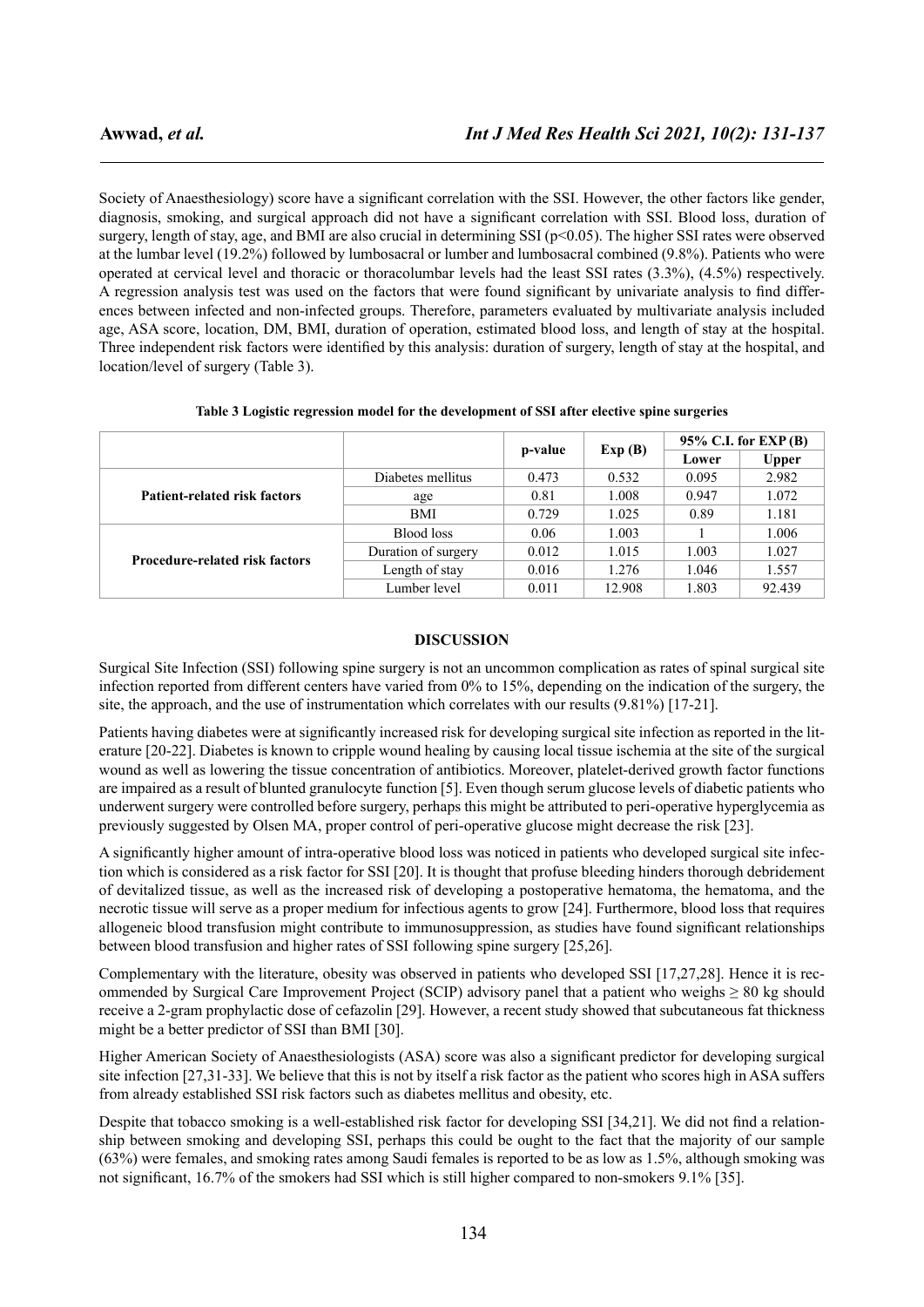Increased hospital length of stay is a costly result of SSI, it is estimated that the average cost of healthcare for single readmission for the management of SSI following spine surgery was \$13,302, the authors however did not include the physician's fee or the costs for administering long-term outpatient antibiotics, which makes that number an underestimate [36]. In the current study, we found that the duration of surgery was certainly a significant risk factor for SSIs, which correlates to previous reports [37,38]. The prolonged tissue exposure, as well as surgical team exhaustion, might be the reasons why prolonged operative time is related to more SSI [39]. Hence it is recommended that senior and experienced surgeons should assist those with less experience to reduce the duration of surgery and the risk of SSI [40]. However, it is worth mentioning that it has been reported that there is no relationship between the duration of surgery and having an increased risk to develop SSI [41]. One interesting finding of our present study is that we noticed significantly higher rates of SSI following operations that were performed on the (lumbar) vertebrae followed by Lumbosacral or lumber and lumbosacral combined (19.2%), (9.8%) respectively. This variable has not been reported adequately in the literature, we believe that the difficulty to clean and disinfect that area, as well as the proximity to the anal verge, might impose a higher risk of contamination.

Lastly, taking preventive measures against SSI and knowledge about SSI risk factors are essential, according to the Center for Disease Control (CDC) guidelines, updated in 2017. Strict pre- and perioperative glycemic control, maintaining intra-operative normothermia, administering anti-microbial prophylaxis when appropriate and anti-septic prophylaxis are all crucial to prevent SSI. The guidelines also stressed refrainment from withholding blood transfusion in situations where it is required just for the sake of preventing SSI [42].

#### **CONCLUSION**

Our study shows that diabetes, obesity, prolonged duration of operation, increased length of hospital stay, higher ASA scores, surgeries are done at the lumbar vertebrae and higher blood loss volume, are all risk factors for developing SSI following spine surgery. Knowledge of these risk factors will enable surgeons to properly assess and evaluate highrisk patients, and then develop preventive measures to reduce the rate of SSI.

#### **DECLARATIONS**

#### **Conflict of Interest**

The authors declared no potential conflicts of interest with respect to the research, authorship, and/or publication of this article.

#### **REFERENCES**

- [1] Sebastian, Arjun, et al. "Risk factors for surgical site infection after posterior cervical spine surgery: An analysis of 5,441 patients from the ACS NSQIP 2005-2012." *The Spine Journal,* Vol. 16, No. 4, 2016, pp. 504-09.
- [2] Rawlings III, Charles E., et al. "Postoperative intervertebral disc space infection." *Neurosurgery,* Vol. 13, No. 4, 1983, pp. 371-76.
- [3] Chahoud, Jad, Zeina Kanafani, and Souha S. Kanj. "Surgical site infections following spine surgery: Eliminating the controversies in the diagnosis." *Frontiers in Medicine,* Vol. 1, 2014, p. 7.
- [4] Dall, Bruce E., et al. "Postoperative discitis. Diagnosis and management." *Clinical Orthopaedics and Related Research,* Vol. 224, 1987, pp. 138-46.
- [5] Ter Gunne, Albert F. Pull, and David B. Cohen. "Incidence, prevalence, and analysis of risk factors for surgical site infection following adult spinal surgery." *Spine,* Vol. 34, No. 13, 2009, pp. 1422-28.
- [6] De Lucas, Enrique Marco, et al. "CT-guided fine-needle aspiration in vertebral osteomyelitis: True usefulness of a common practice." *Clinical Rheumatology,* Vol. 28, No. 3, 2009, pp. 315-20.
- [7] Sampedro, Marta Fernandez, et al. "A biofilm approach to detect bacteria on removed spinal implants." *Spine,* Vol. 35, No. 12, 2010, pp. 1218-24.
- [8] Nasto, L. A., et al. "Post-operative spondylodiscitis." *European Review for Medical and Pharmacological Sciences,* Vol. 16, No. Suppl 2, 2012, pp. 50-57.
- [9] Sponseller, Paul D., et al. "Deep wound infections after neuromuscular scoliosis surgery: A multicenter study of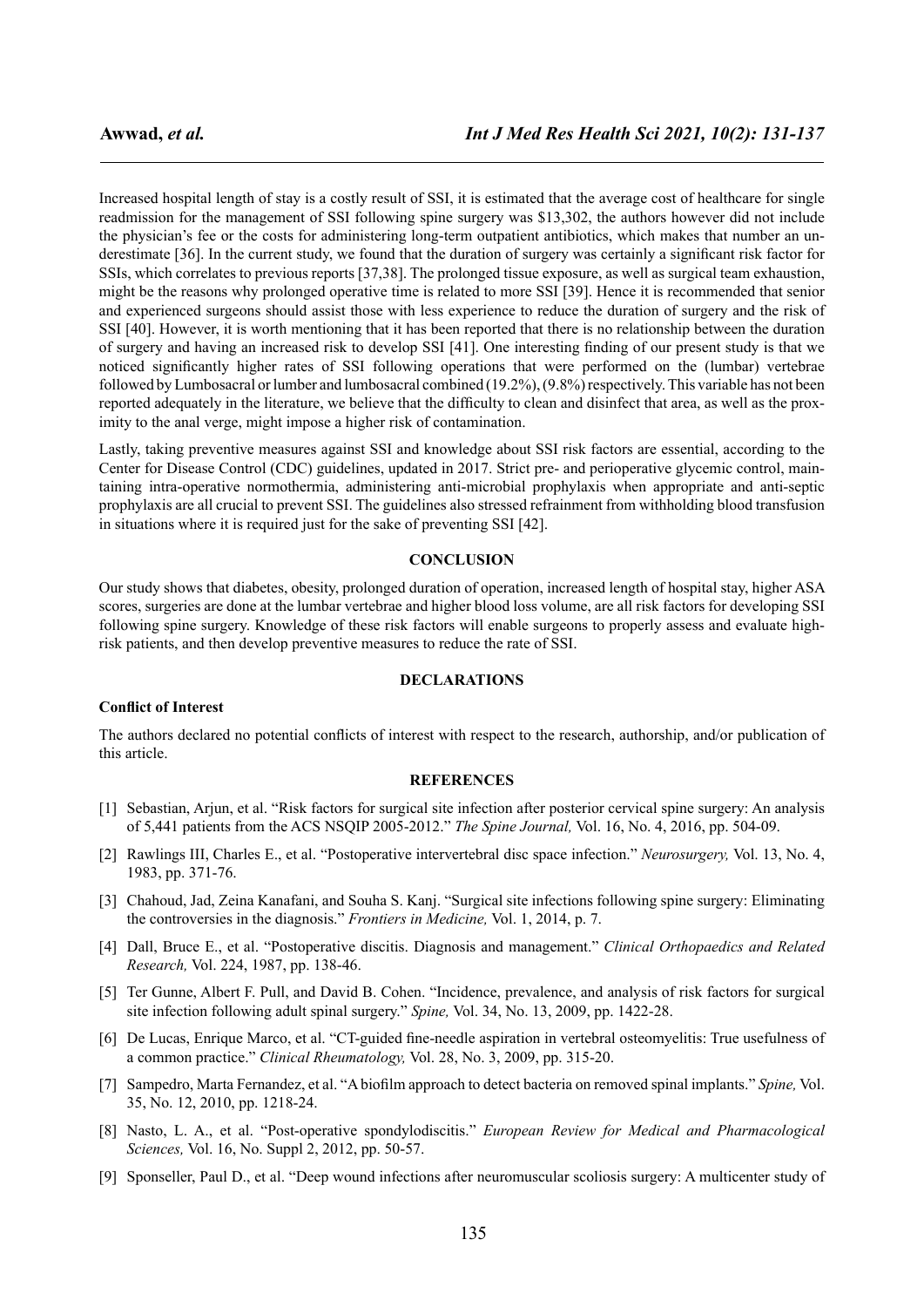risk factors and treatment outcomes." *Spine,* Vol. 25, No. 19, 2000, pp. 2461-66.

- [10]Dobzyniak, Matthew A., et al. "Single versus multiple dose antibiotic prophylaxis in lumbar disc surgery." *Spine,* Vol. 28, No. 21, 2003, pp. E453-55.
- [11] Abbey, David M., et al. "Treatment of postoperative wound infections following spinal fusion with instrumentation." *Journal of Spinal Disorders,* Vol. 8, No. 4, 1995, pp. 278-83.
- [12]Cheadle, William G. "Risk factors for surgical site infection." *Surgical Infections,* Vol. 7, No. S1, 2006, pp. S7-11.
- [13]Smith, Justin S., et al. "Rates of infection after spine surgery based on 108,419 procedures: A report from the Scoliosis Research Society Morbidity and Mortality Committee." *Spine,* Vol. 36, No. 7, 2011, pp. 556-63.
- [14]Liu, Jia-Ming, et al. "Risk factors for surgical site infection after posterior lumbar spinal surgery." *Spine,* Vol. 43, No. 10, 2018, pp. 732-37.
- [15]Tsantes, A. G., et al. "Association of malnutrition with surgical site infection following spinal surgery: Systematic review and meta-analysis." *Journal of Hospital Infection,* Vol. 104, No. 1, 2020, pp. 111-19.
- [16] Horan, Teresa C., et al. "CDC definitions of nosocomial surgical site infections, 1992: A modification of CDC definitions of surgical wound infections." *Infection Control and Hospital Epidemiology,* Vol. 13, No. 10, 1992, pp. 606-08.
- [17]Olsen, Margaret A., et al. "Risk factors for surgical site infection following orthopaedic spinal operations." *The Journal of Bone and Joint Surgery,* Vol. 90, No. 1, 2008, pp. 62-69.
- [18]Kanafani, Zeina A., et al. "Surgical site infections following spinal surgery at a tertiary care center in Lebanon: Incidence, microbiology, and risk factors." *Scandinavian Journal of Infectious Diseases,* Vol. 38, No. 8, 2006, pp. 589-92.
- [19]Weinstein, Marc A., John P. McCabe, and Frank P. Cammisa Jr. "Postoperative spinal wound infection: A review of 2,391 consecutive index procedures." *Clinical Spine Surgery,* Vol. 13, No. 5, 2000, pp. 422-26.
- [20]Fei, Qi, et al. "Risk factors for surgical site infection after spinal surgery: A meta-analysis."*World Neurosurgery,*Vol. 95, 2016, pp. 507-15.
- [21]Yao, Reina, et al. "Surgical site infection in spine surgery: Who is at risk?" *Global Spine Journal,* Vol. 8, No. 4, 2018, pp. 5S-30S.
- [22]Fang, Andrew, et al. "Risk factors for infection after spinal surgery." *Spine,* Vol. 30, No. 12, 2005, pp. 1460-65.
- [23]Olsen, Margaret A., et al. "Risk factors for surgical site infection in spinal surgery." *Journal of Neurosurgery: Spine,* Vol. 98, No. 2, 2003, pp. 149-55.
- [24]Watanabe, Masahiko, et al. "Risk factors for surgical site infection following spine surgery: Efficacy of intraoperative saline irrigation." *Journal of Neurosurgery: Spine,* Vol. 12, No. 5, 2010, pp. 540-46.
- [25]Woods, Barrett I., et al. "The association between perioperative allogeneic transfusion volume and postoperative infection in patients following lumbar spine surgery." *The Journal of Bone and Joint Surgery. American volume,* Vol. 95, No. 23, 2013, pp. 2105-10.
- [26]Aleem, Ilyas S., et al. "Infection prevention in cervical spine surgery." *Journal of Spine Surgery,* Vol. 6, No. 1, 2020, pp. 334-39.
- [27]Klemencsics, Istvan, et al. "Risk factors for surgical site infection in elective routine degenerative lumbar surgeries." *The Spine Journal,* Vol. 16, No. 11, 2016, pp. 1377-83.
- [28]Thomas, Eric J., et al. "Body mass index as a correlate of postoperative complications and resource utilization." *The American Journal of Medicine,* Vol. 102, No. 3, 1997, pp. 277-83.
- [29]Bratzler, Dale W., Peter M. Houck, and Surgical Infection Prevention Guideline Writers Workgroup. "Antimicrobial prophylaxis for surgery: An advisory statement from the National Surgical Infection Prevention Project." *The American Journal of Surgery,* Vol. 189, No. 4, 2005, pp. 395-404.
- [30]Lee, John J., et al. "Fat thickness as a risk factor for infection in lumbar spine surgery." *Orthopedics,* Vol. 39, No.